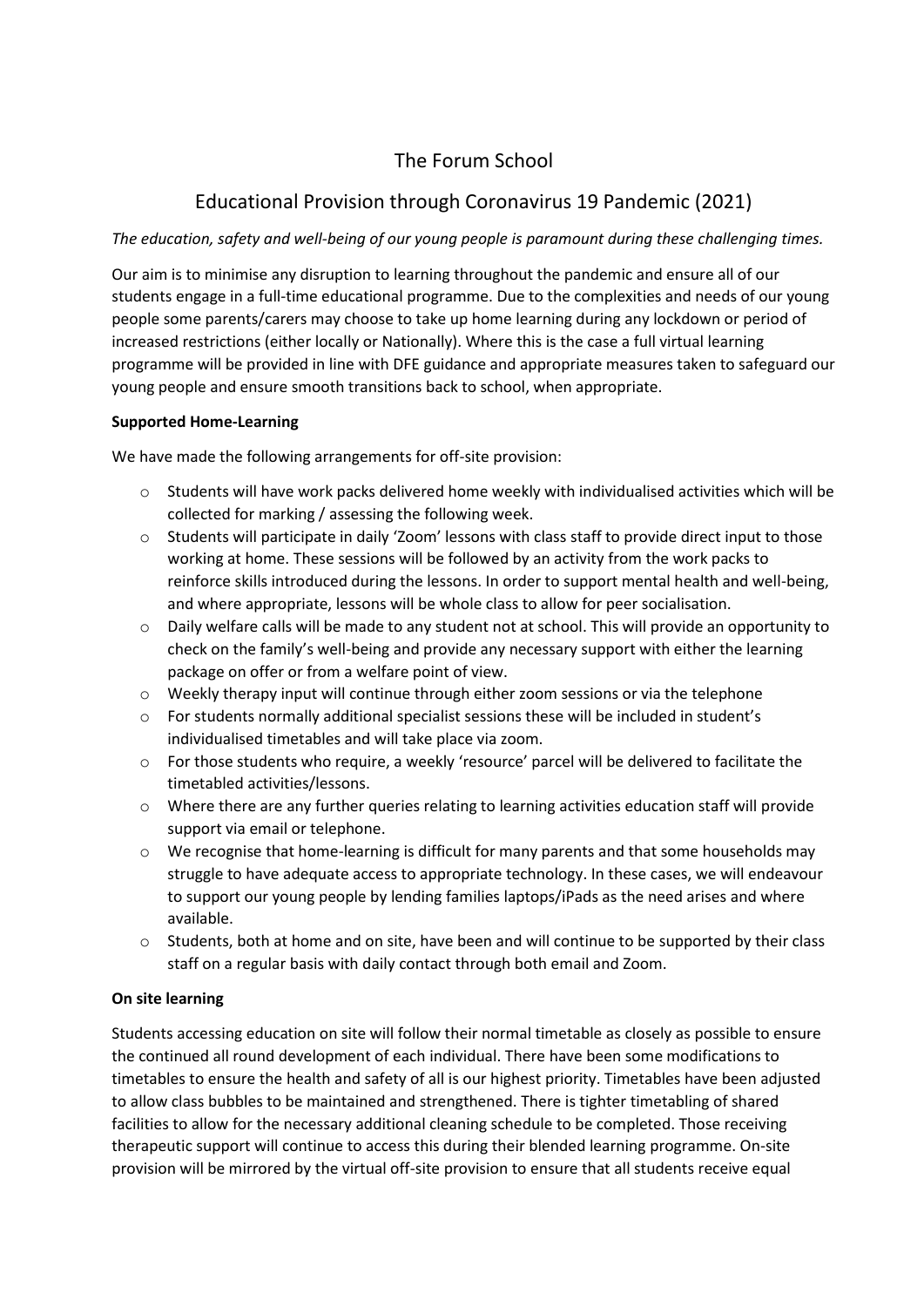learning opportunities. This is essential to ensure that no child is penalised by where their learning takes place and that there is a smooth transition from on-site to off-site learning and vice versa.

#### **Support within the Curriculum**

We have implemented a support element to our curriculum to allow the opportunity for rebalance and for the students to re-orientate and reconnect with their own learning pathway. Where parents chose to keep students at home during a lockdown we will use this model upon their return to school to support transition back to on-site learning. This will also allow us to support any students that are required to undertake any period of self-isolation.

We have put the student's well-being at the centre of our thinking. We acknowledge that the student will have had different experiences during and throughout this time. However, the common thread running through all is the loss of routine, structure, friendship, opportunity and freedom. These losses can trigger anxiety in any child. We know that an anxious child is not in a place to learn effectively. So, with this in mind, the school community has thought about the most effective way to support our young people's ability to learn. This approach will encompass and support the academic expectations for all.

This approach will be personalised for each group of students to ensure an individualised programme for all, which mirrors our bespoke curriculum.

Below is an example of the intent and implementation of the support curriculum.

| Intent                              | Implementation                                                    |
|-------------------------------------|-------------------------------------------------------------------|
| 1: the new normal                   | Hand washing has been further integrated into their<br>timetable. |
| Introduce housekeeping e.g. hand    | Within our classroom more symbols have been provided so           |
| washing, social distancing etc.     | that students have a visual aid/reinforcement that                |
|                                     | encourages washing their hands more often due to the              |
| Provide sessions to gauge student's | current conditions. This is in addition to their normal           |
| emotional needs and plan to         | routine i.e. when transitioning between activities students       |
| address these.                      | in class use a now and next to indicate this transition, 'wash    |
|                                     | hands' symbols will be used at this time.                         |
|                                     | Furthermore 'wash hands' has also been added to the               |
|                                     | beginning and end of their school timetable.                      |
|                                     | Staff will also be expected to wash and sanitise their hands      |
|                                     | when using any new equipment or entering and leaving the          |
|                                     | room.                                                             |
|                                     | Students and staff will all have their own equipment to           |
|                                     | prevent cross-contamination.                                      |
| 2: rebuild relationships            | Students will only be supported by the staff team allocated       |
|                                     | to support students. Within this team, staff will rotate          |
| Re-establish the relationships with | regarding individual support.                                     |
| known staff and develop ones with   | Re introduction of these staff members as well as                 |
| new staff                           | introducing new staff members will take place during circle       |
|                                     | time where both staff and students are required to                |
|                                     | introduce themselves at the beginning of each day.                |
|                                     | Staff are encouraged to engage with students throughout           |
|                                     | the day such as intensive interaction during down time in         |
|                                     | addition to 1:1 support during activities.                        |
| 3: understand the individual child  | Now and next prompts will be used to support                      |